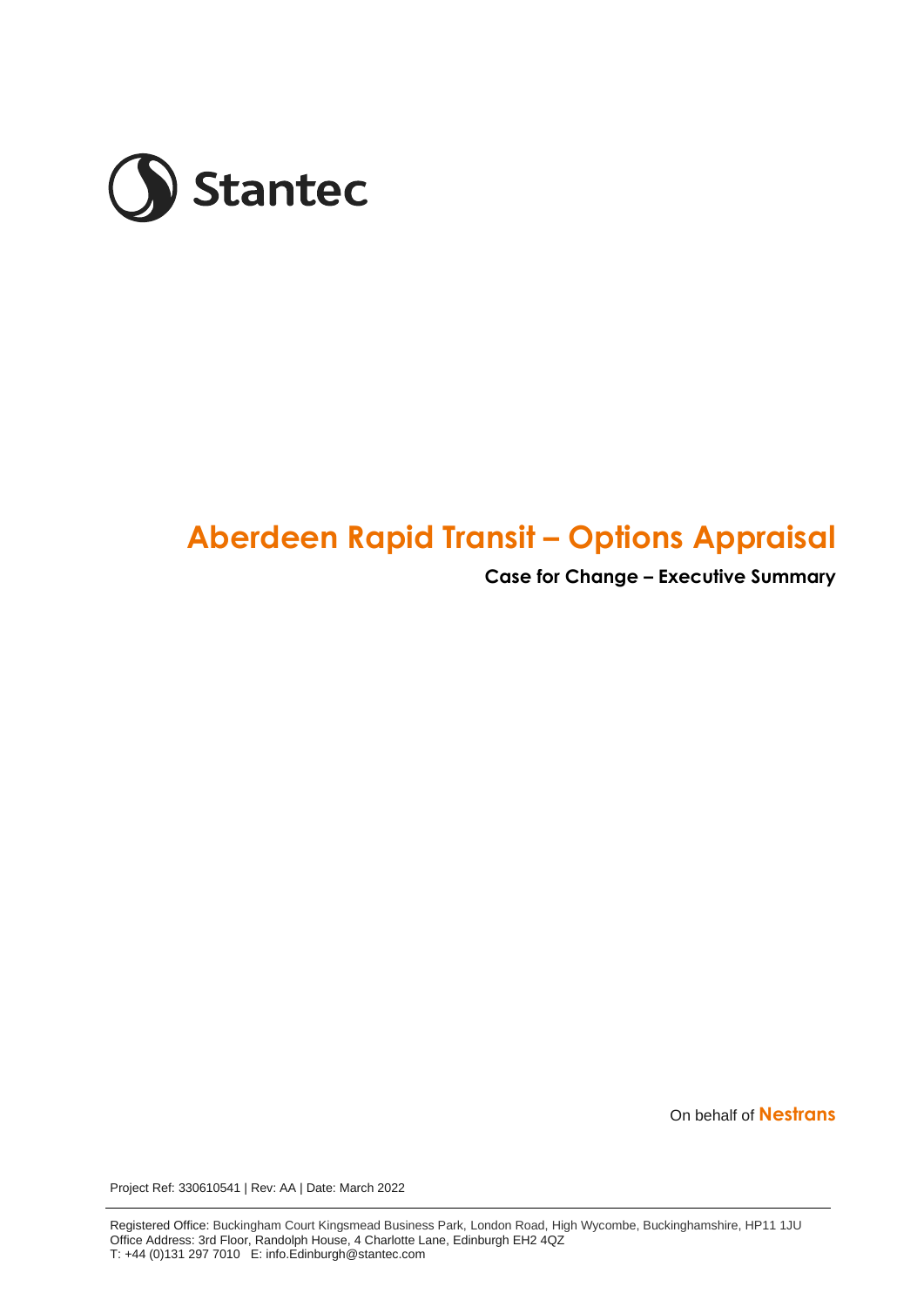

#### **Document Control Sheet**

**Project Name: Aberdeen Rapid Transit – Options Appraisal**

**Project Ref: 330610570**

**Report Title: Case for Change** 

**Date: 16th March 2022**

|                                         | <b>Name</b>         | <b>Position</b>                    | <b>Signature</b> | <b>Date</b> |  |  |
|-----------------------------------------|---------------------|------------------------------------|------------------|-------------|--|--|
| <b>Prepared by:</b>                     | Mara Shepherd       | <b>Graduate Transport Planner</b>  | MS               |             |  |  |
|                                         | <b>Emily Seaman</b> | <b>Associate Transport Planner</b> | ES               |             |  |  |
| <b>Reviewed by:</b>                     | <b>Emily Seaman</b> | <b>Associate Transport Planner</b> | ES               |             |  |  |
| Approved by:                            | Scott Leitham       | Director of Transport Planning     | -SL              |             |  |  |
| For and on behalf of Stantec UK Limited |                     |                                    |                  |             |  |  |

| <b>Revision</b> | <b>Date</b> | <b>Description</b> | <b>Prepared</b> | <b>Reviewed</b> | <b>Approved</b> |
|-----------------|-------------|--------------------|-----------------|-----------------|-----------------|
|                 | 04/03/2022  | Updated draft      | ES              | CI.<br>◡∟       |                 |
|                 | 16/03/2021  | Updated draft      | ES              | C.<br>◡∟        | ິ               |

This report has been prepared by Stantec UK Limited ('Stantec') on behalf of its client to whom this report is addressed ('Client') in connection with the project described in this report and takes into account the Client's particular instructions and requirements. This report was prepared in accordance with the professional services appointment under which Stantec was appointed by its Client. This report is not intended for and should not be relied on by any third party (i.e. parties other than the Client). Stantec accepts no duty or responsibility (including in negligence) to any party other than the Client and disclaims all liability of any nature whatsoever to any such party in respect of this report.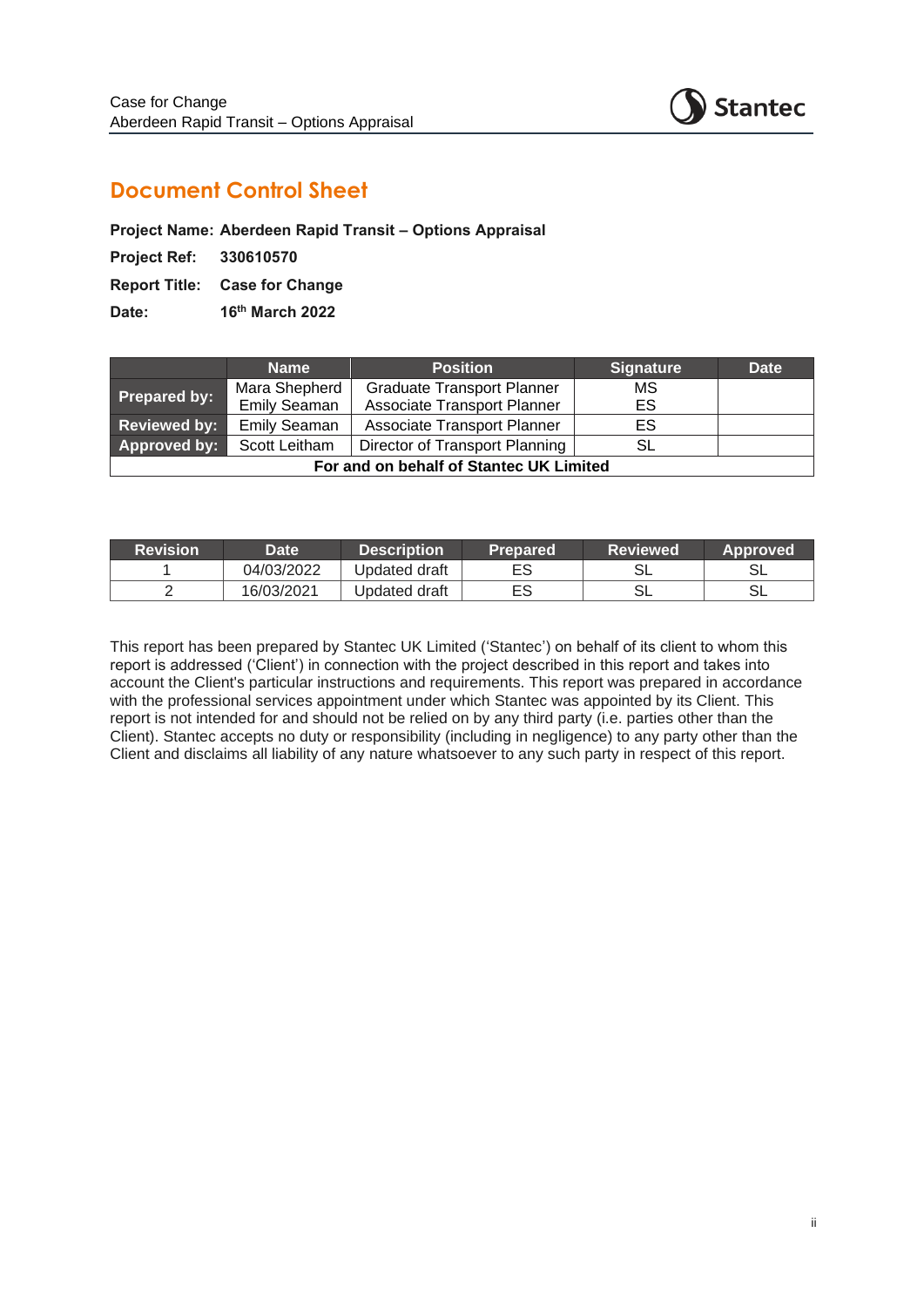

### Contents

|--|--|

### Figures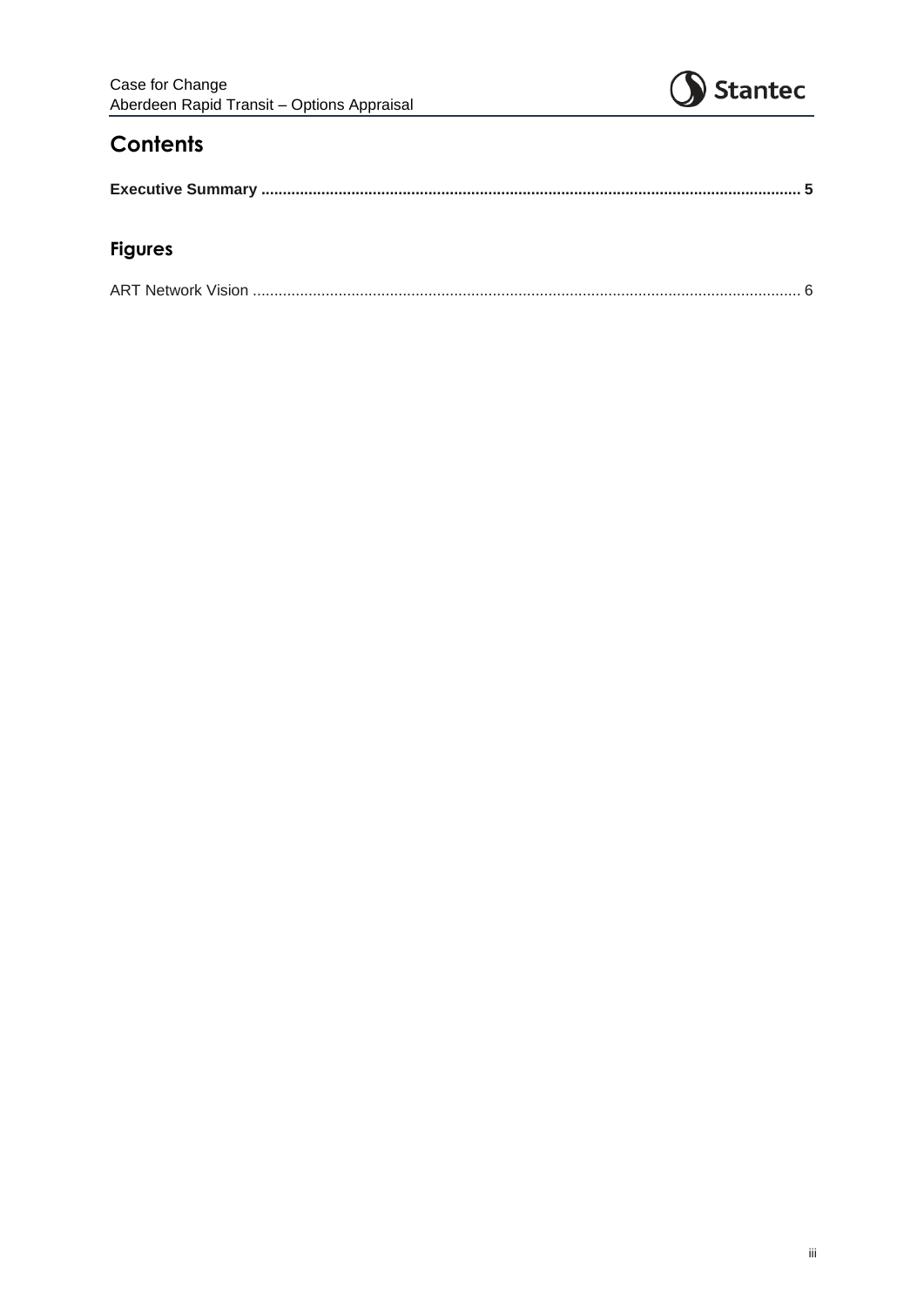

This gage is intertionally bank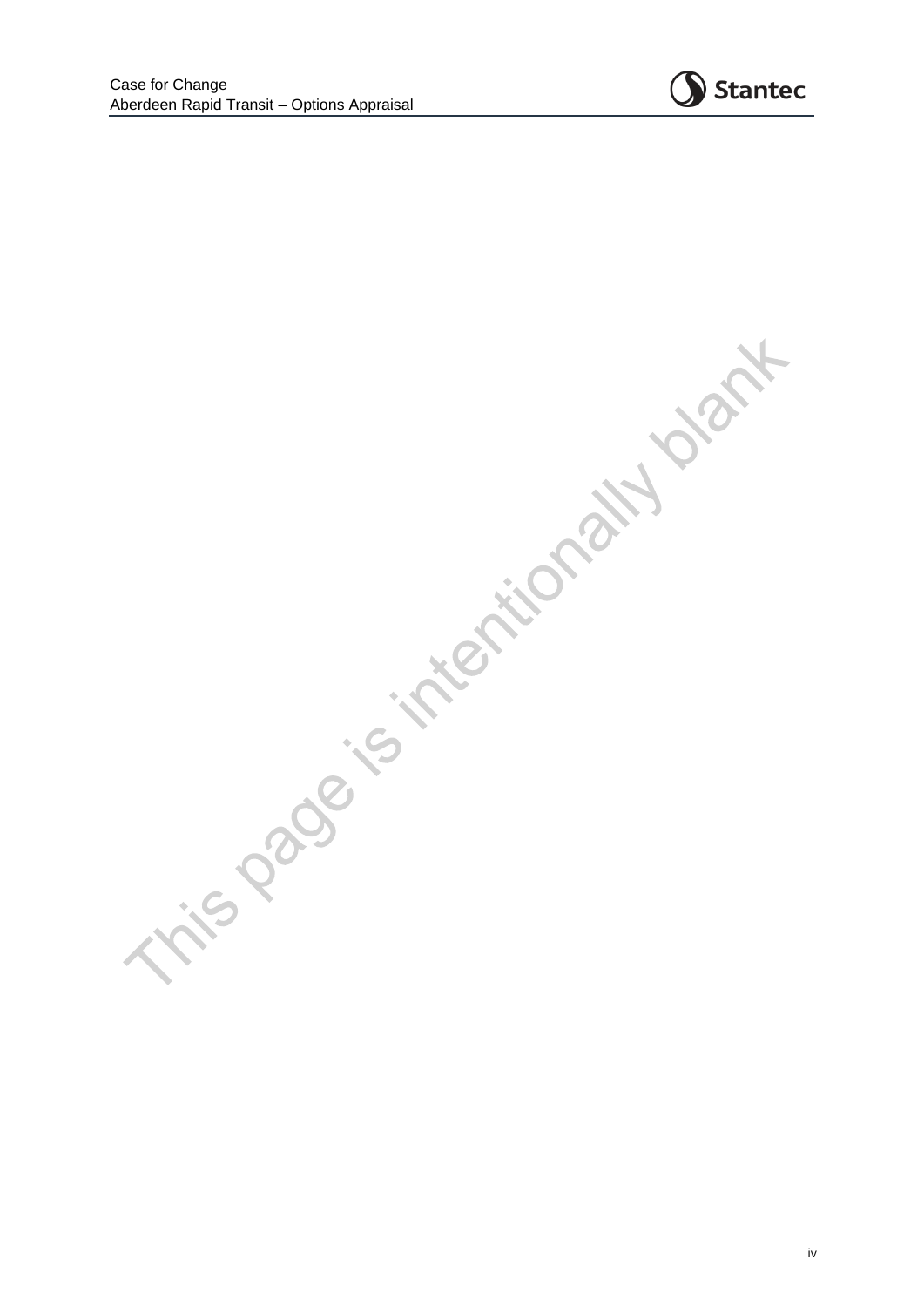

## <span id="page-4-0"></span>**Executive Summary**

#### **The Changing Policy Landscape**

Recent changes across the policy landscape, most notably around climate change, present decision makers with the rationale and justification to implement the supporting changes and behavioural change catalysts required to help contribute towards lowering carbon emissions from transport.

The publication of the Scottish Government's updated *Climate Change Plan* in 2020 set out revised climate change targets including: reducing car kilometres by 20% by 2030; phasing out petrol and diesel vehicles; and supporting all transformational active travel projects. Furthermore, the *Reducing car use for a healthier, fairer and greener Scotland* (2022) publication outlines the route map to achieving the 20% reduction in car kilometres by 2030 and describes the key sustainable travel behaviours which make up the framework, including investing in the public transport network.

Scotland's National Transport Strategy 2 (NTS2), published in 2020 presents the '*Sustainable Travel Hierarchy*' and '*Sustainable Investment Hierarchy'*, which together guide decision making by promoting walking, wheeling, cycling, public transport and shared transport options in preference to single occupancy private cars.

This strong underpinning policy context offers strengthened opportunities for successfully developing and implementing sustainable transport schemes.

Furthermore, the Transport (Scotland) Act 2019 provides new opportunities for Local Authorities to develop Bus Services Improvement Partnerships and the powers to make Local Services Franchises (replacing Quality Contract Schemes (QCSs)). Furthermore, the Act provides Local Authorities with the powers to implement a workplace parking license scheme and Low Emission Zone (LEZ). Such complementary demand management measures are likely to encourage the uptake of sustainable modes and support the success of sustainable transport schemes.

#### **Why is a step-change in public transport needed?**

The completion of the Aberdeen Western Peripheral Route (AWPR), funded by Transport Scotland and the local authorities, has enabled through traffic to now route around Aberdeen. This provided the opportunity to reassess the roads hierarchy within the city, prioritise sustainable transport infrastructure and facilities on routes into the centre, and bring forward the City Centre Masterplan schemes.

Car use has increased in the north-east, with traffic slowly increasing since 2013, up to around 4.4 billion vehicle kilometres in 2018<sup>1</sup>. Taking account of the growth in vehicle kilometres in the preceding decade, this has led to a growth in traffic of around 8% between 2008 and 2018. While there has been extensive progress in the production of electric vehicles (EV) and in providing the enabling infrastructure to support more EVs on Scotland's roads, a total switch to EVs is not the panacea to reducing the carbon emissions associated with transport. Whilst this does eliminate tailpipe emissions, the whole life carbon associated with EVs manufacture and usage is still higher than if public transport were used instead. In addition, traffic congestion has an economic and environmental cost, and the brakes and tyres still contribute to unhealthy air pollution where EVs are driven. This further highlights the step change to public transport that is needed to (i) reduce the whole-life emissions associated with transport and (ii) provide a more efficient transport network in and around Aberdeen. Furthermore, the purchase of an electric vehicle is not affordable for all, and alternative sustainable transport connections are required to ensure equality in the transport system.

While the COVID-19 pandemic has dramatically altered, at least in the short term, travel patterns and travel demand, a number of key trends in bus patronage had been established prior to 2020, with bus

<sup>1</sup> [https://www.nestrans.org.uk/wp-content/uploads/2021/12/Nestrans-RTS\\_PUBLISHED.pdf](https://www.nestrans.org.uk/wp-content/uploads/2021/12/Nestrans-RTS_PUBLISHED.pdf)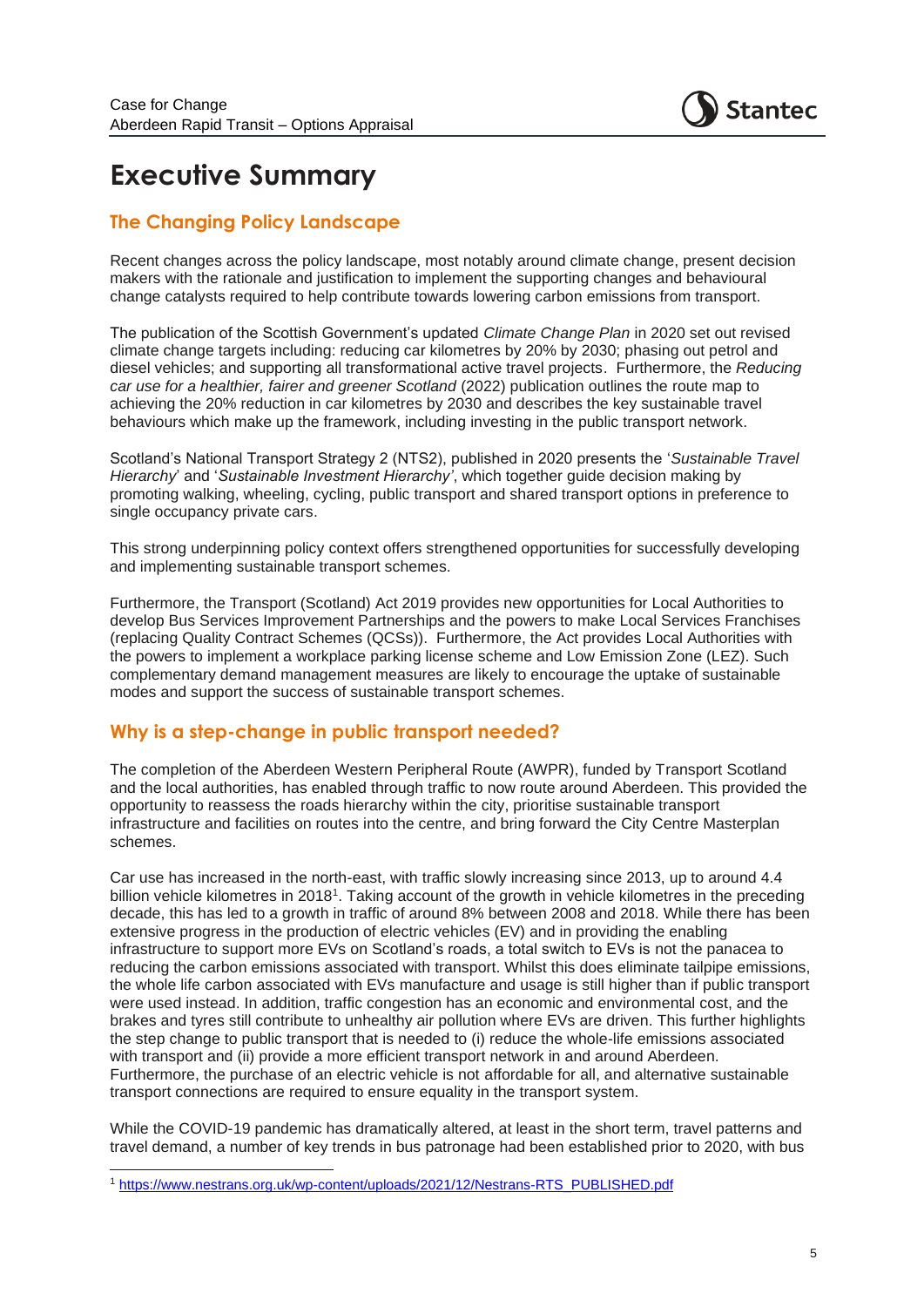

patronage declining across Scotland over the last decade. The '*Travel and Transport in Scotland Key*  Findings | 2019' (published by Transport Scotland in September 2020<sup>2</sup>) confirms this downward trend, with 39% of people having used the bus in the past month (in 2019), compared to 46% in 2011. At the regional level, the *2019 Nestrans Regional Transport Strategy Monitoring Report* highlights that total bus patronage dropped by 11% between 2015/16 and 2017/18 with paying customer numbers dropping by 16% over the same period. Despite bus industry efforts to boost passenger numbers, a range of factors have hampered this including: rising car ownership and use, traffic congestion, changing shopping habits and reduced public sector investment. Many of these factors, have been exacerbated by the COVID-19 pandemic and FirstGroup's half-yearly report in 2021 noted that passenger volumes had only recovered to 71% of pre-pandemic levels<sup>3</sup>. Passenger figures continue to be below pre-pandemic levels as of March 2022, with Stagecoach stating that during the first half of February overall journeys for their regional business ranged between **70% - 78% percentage** of pre-COVID levels (on a rolling seven-day average)<sup>4</sup>.

While there has been significant government investment in the rail network, there has been considerably less invested in the bus industry, with Scottish Government support for rail per passenger trip roughly 10 times that for each bus passenger, despite bus travel making up 8% of all journeys made, and rail just 2%<sup>5</sup>.

On the key corridors into Aberdeen, **bus journey times are significantly slower than car or rail** (where rail is an alternative). Key arterial routes into the city are congested, with intermittent or absent bus priority, and bus lanes only operational over certain times. Buses are therefore often subject to general traffic congestion. As an example, analysis of a range of trips along the A90(N) corridor to Ellon by bus and car highlighted the average speed by car is approximately 21.5mph, compared to 12.7mph by bus**Error! Bookmark not defined.**. While some bus routes have seen improvements in journey times since the opening of the AWPR in 2018/19, the proportional improvement in bus journey times has been, in general, less than that for general traffic<sup>6</sup>, making the bus even less attractive in relation to the car.

A common criticism levelled at bus services is that **bus journey times can be unreliable, or are at least perceived to be unreliable**, and that this is a barrier to bus use, and a frustration amongst bus users. To a user, bus journey times can be made unreliable by two factors: the bus not turning up at the stop at its timetabled time; and / or the bus being delayed on route beyond its scheduled travel and arrival time. This perceived unreliability reduces the attractiveness of the bus use and undermines passenger confidence in terms of the certainty of their journey. In order to provide consistency for the user, operators have had to extend their scheduled journey times in recent years as a result of traffic congestion. As an example, scheduled bus journey time between Inverurie and Aberdeen city centre can be nearly 20 minutes longer at peak times compared to off-peak periods, and between Westhill and Aberdeen they can be over 20 minutes longer in the peak.

The **cost of bus travel is often perceived to be poor value for money and more expensive than travel by private car** and is often noted as a barrier to greater use. Bus fares have risen more than inflation due to increased costs and there is readily available parking within the city centre with a day bus ticket 1.8 times the price of 2 hours car parking. It is however noted that travel with children will now be cheaper due to the introduction of the Scotland wide under-22 free bus travel scheme (which started in January 2022) and will address this barrier to use for those affected by this change.

The perception of bus travel is influenced by the quality of bus infrastructure. **Poor quality bus infrastructure** has been identified across the bus network within Aberdeen and Aberdeenshire and

<sup>2</sup> <https://www.transport.gov.scot/publication/travel-and-transport-in-scotland-key-findings-2019/>

<sup>&</sup>lt;sup>3</sup> [https://www.heraldscotland.com/business\\_hq/19775562.passenger-volumes-increase-firstgroup-pandemic](https://www.heraldscotland.com/business_hq/19775562.passenger-volumes-increase-firstgroup-pandemic-makes-pace-recover-uncertain/)[makes-pace-recover-uncertain/](https://www.heraldscotland.com/business_hq/19775562.passenger-volumes-increase-firstgroup-pandemic-makes-pace-recover-uncertain/)

<sup>4</sup> https://www.scotsman.com/business/stagecoach-sees-more-passengers-get-on-board-its-buses-but-costinflation-drags-3593199

<sup>5</sup> [How Do We Travel? | Transport Scotland](https://www.transport.gov.scot/publication/travel-and-transport-in-scotland-key-findings-2019/how-do-we-travel/)

<sup>6</sup> [Monitoring-report-2020.pdf \(nestrans.org.uk\)](https://www.nestrans.org.uk/wp-content/uploads/2020/07/Monitoring-report-2020.pdf)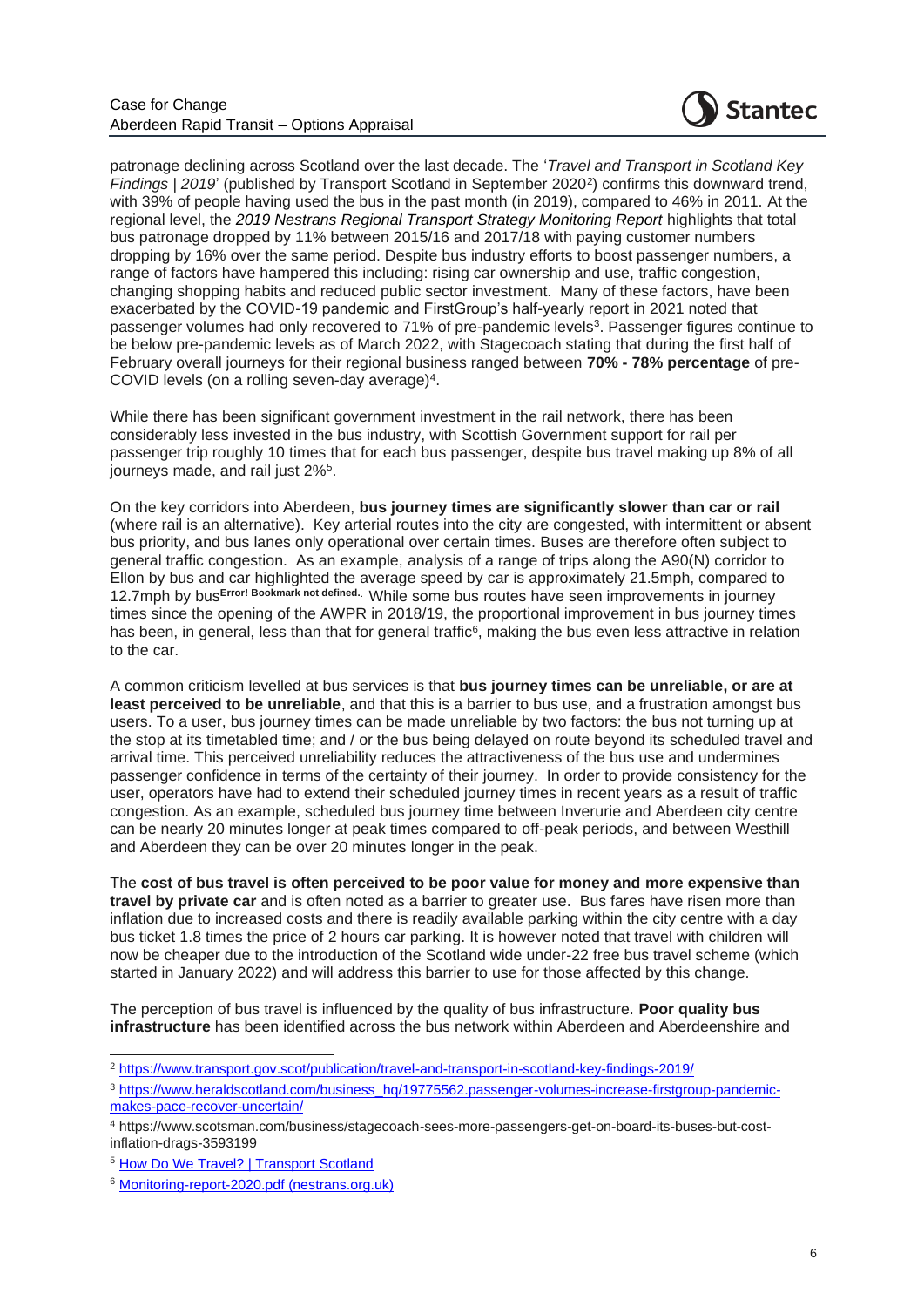

includes: the wide variation in bus shelter provision and information at bus stops on routes and fares; lack of provision of real time information; absence of DDA compliant kerbs making it more difficult for disabled people and those with mobility issues to board the bus; bus stops on narrow shared footways; poor pavement quality; indiscriminate parking at stops and drainage issues. All these factors combine to present a diminished view of travel by bus.

Aberdeen city is served by Park & Ride (P&R) sites at Ellon, Bridge of Don, Craibstone, and Kingswells, and a smaller site at Newtonhill. At present, limited express services serve the sites and the lack of bus priority on the corridors from the P&R sites into the city centre means **there is limited encouragement for the public to use the P&R sites as they do not offer an attractive alternative to the private car**. Indeed, 2019 P&R usage data shows that while Ellon P&R was operating at around 50% capacity and Newtonhill at 41% capacity, the Kingswells site was operating at just 24% capacity, with the sites at Bridge of Don at 7% capacity, and Craibstone at just 1% capacity. Furthermore, between 2015-2019 there was an 80% drop in the usage of the Bridge of Don site and a 20% drop in the usage of the site at Ellon (and an overall drop across all sites of just over 40%). The public has raised concerns over a perception of a lack of vehicle security at the sites, including issues relating to lighting and personal security, and a perceived lack of information on payment methods and permitted length of stay. It is clear that the sites represent a significantly underutilised asset but that a step change in their offering would be required to turn these assets into a success.

**Bus travel in Aberdeen is not well integrated with other transport modes**, including with the active travel network and rail network, and to some degree even with car-based interchange facilities (i.e. P&R sites). Recognising that all bus journeys require a component of active travel (before boarding and after alighting the bus), poor bus stop accessibility in terms of crossing facilities, pavement quality and general street clutter (such as guardrails) create a range of issues which discourage use. Bus stop infrastructure is also often not well integrated, with stops positioned on narrow footways in amongst other street furniture, and at the P&R sites at the Bridge of Don or Newtonhill a lack of electric charging infrastructure is a potential barrier to use for those with electric vehicles.

All the issued noted above feed into **poor public perceptions of bus travel** and that travel by bus is a low-quality travel option. There is a perpetual negative perception of bus travel amongst a cohort of the population leading to a reluctance to use the bus, and the image of bus travel needs to be improved (by resolving the problems above) to address this.

It is clear from the above that despite investments made by the bus industry over the last decade there has still been a considerable decline in bus patronage. Simply continuing with the status quo is clearly not going to provide the change required to reverse this decline and enable more trips by bus, which will support the industry in playing its part in the 2030 car kilometres reduction target.

Capitalising on the re-focussed national policy position, a much greater **step-change** solution is required, to take advantage of the opening of the AWPR and the development of the new roads hierarchy, reverse the decline in bus patronage, alter perceptions of bus travel, and support positive social, environmental and economic performance of the City and Region.

#### **Why Aberdeen Rapid Transit (ART) and what is the Vision?**

Aberdeen Rapid Transit emerged through the Nestrans Regional Transport Strategy (RTS:2040)<sup>7</sup>, which was endorsed by the Transport minister and formally adopted by the Nestrans Board in November 2021. RTS:2040 drew heavily from work undertaken on a regional Strategic Transport Appraisal (STA), undertaken through funding provision as part of the Aberdeen City Region Deal, and the STA itself was developed to inform the Regional Transport Strategy work, as well as Transport Scotland's second Strategic Transport Projects Review (STPR2). The STA identified *Strategic Public Transport Corridor Scheme(s)* as a regional scheme, with the RTS:2040 recognising that to encourage

<sup>7</sup> Documents – [Regional Transport Strategy 2040 | NESTRANS](https://www.nestrans.org.uk/regional-transport-strategy/documents-regional-transport-strategy-2040/)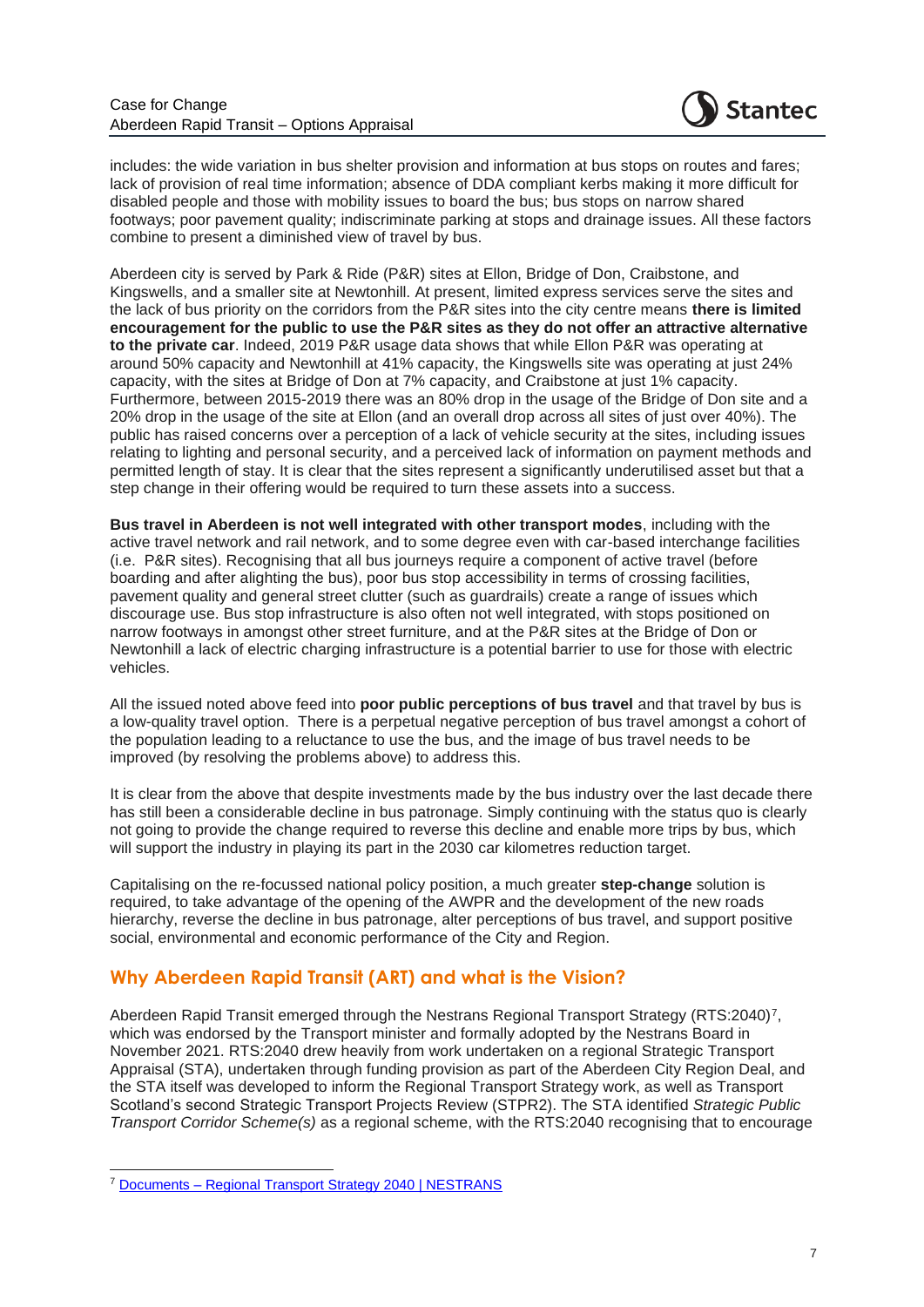

modal shift to achieve environmental, economic and social objectives, a fresh approach to public transport was necessary.

The ambition was set to develop a **high quality, high frequency mass transit network across the city on key corridors and linking key destinations, anchored by P&R facilities** on each corridor, and addresses the issues noted above. Reflecting the prioritised list of corridors identified by the North East Bus Alliance through the '*State of the Network'* report, ART is envisaged to operate on the arterial A90 (N), A96, A944 and A92(S) corridors into the city.

Addressing the issues noted above, ART seeks to deliver:

- Improved travel times for all public transport users to support growth across all economic sectors
- A high quality, contemporary and effective means of connectivity across the City and Region



• An integrated solution, creating seamless connections with other public transport, cycling and walking networks

ART already has national recognition. Transport Scotland's *Strategic Transport Projects Review 2* (STPR2) draft was published in January 2022 and includes a recommendation (Recommendation 13) for continued working with local partners in developing plans for a bus-based rapid transit system for Aberdeen. The document notes the project would support all five of the key STPR objectives of: *net zero emissions; affordable and accessible public transport; places, health and wellbeing; sustainable inclusive growth;* and *increasing safety and resilience in the transport system*.

Furthermore, Draft National Planning Framework 4 (consulted on between November 2021 and March 2022), identifies an Urban Mass / Rapid Transit Network in Aberdeen as a national development. It also states that designation as a national development means that '*the principle of the development does not need to be agreed in later consenting processes, providing more certainty for communities, businesses and investors*'.

There is already work underway through a series of multi-modal studies which are considering options for improving transport connections and infrastructure on the key arterial corridors into Aberdeen. The focus of these studies is on improvements to transport infrastructure, and covers the types of bus priority measures (and active travel connections) that would be required to facilitate the success of ART.

Recognising the issue noted above and the ART vision, five objectives have been set for the ART scheme:

- **TPO1**: Substantially reduce public transport journey times in ART corridors
- **TPO2:** Achieve consistent public transport journey times across the day and week in ART corridors
- **TPO3:** Make travel on ART corridors fully accessible to all
- **TPO4:** Improve the perception of quality of bus travel in ART corridors